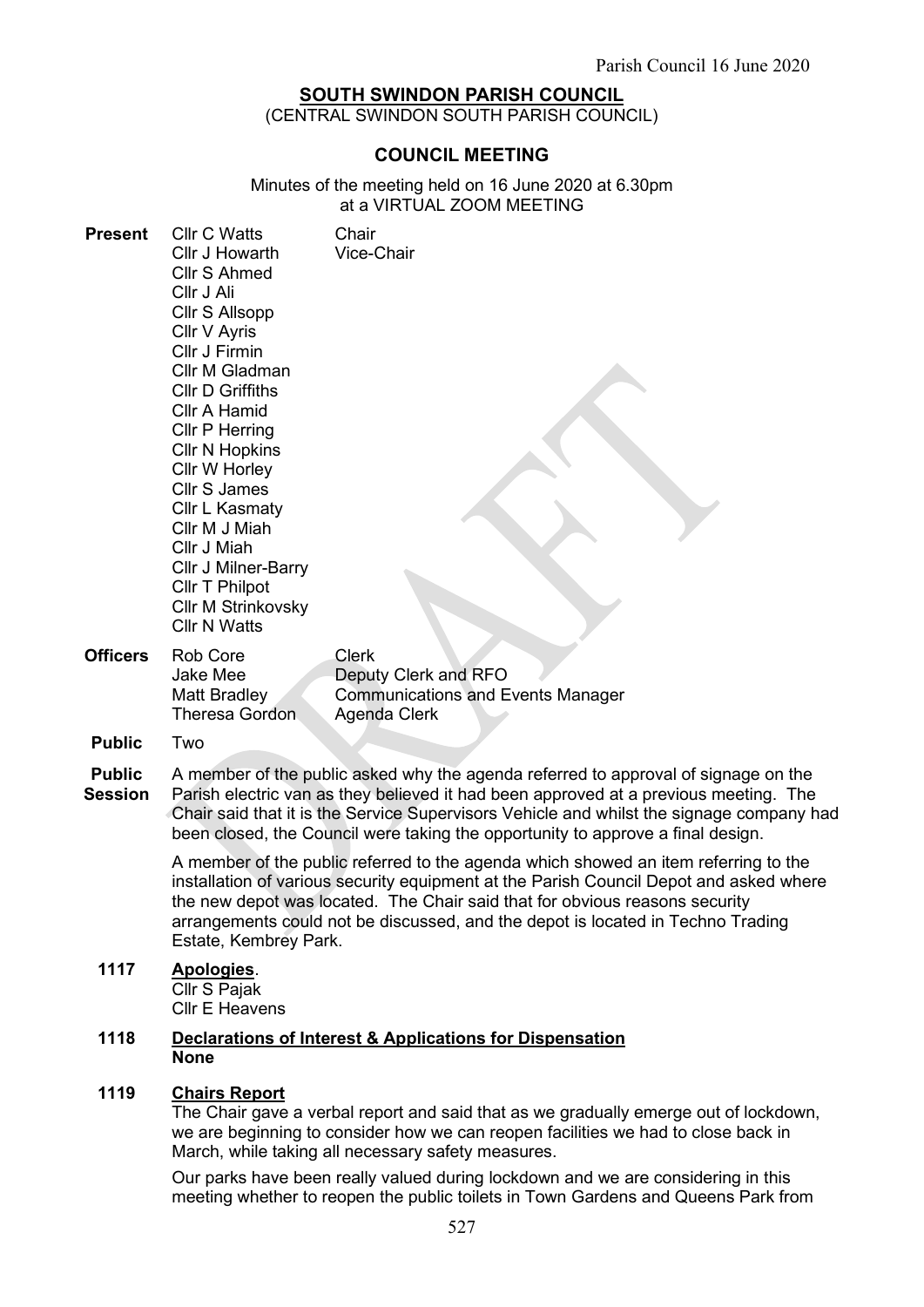July.

Parish Officers have been working hard to consider how Old Town Library and Broadgreen Community Centre could reopen in a way that is safe for both staff and users of these centres. That work is still taking place and we are working with Swindon Borough Council with regards to the library provision.

Our parks and allotments have remained open and Old Town Café has now reopened.

Following recent nice weather, we have had problems with overflowing bins at weekends in our green open spaces. The Parish Council has therefore increased bin emptying to include weekends at GWR Park, The Lawns, Shaftesbury Lake, and the Polo Ground. This was previously only a five-day service.

Play Areas continue to remain closed with no word from the government about when they will reopen. We are picking up instances of people breaking in to play areas and when this has happened our Services Supervisor and Parish Team are doing a great job to re-secure those areas, removing any mess left and putting up new signage.

Projects that have been mothballed because of Covid-19 are also restarting.

The new resin bound gravel the Parish Council commissioned for GWR Park is now down. It has improved the look of these areas and we have received positive feedback, especially with how it has improved the human sundial.

Groundwork took place last week along the right of way between Pipers Way and Coate Water as part of our program of works to create an accessible wildlife corridor across South Swindon Parish.

The redevelopment of Queens Park Hothouse and Town Gardens Bowl is being pursued with a local construction company and an architect who specialises in Heritage based redevelopments is putting together a feasibility study for the redevelopment of both sites for Parish Councillors to consider.

The refurbishment of Cavendish Green is set to restart soon after stalling when lockdown was announced.

In the last Chair's Report, it was mentioned that Swindon Borough Council had written to the Parish about bringing forward TUPE Transfer to the 31<sup>st</sup> July after initially agreeing to a transfer in September.

Parish Officers are working hard to get the new depot ready for the transfer of staff and services. And we are delighted to report that the Parish Council's application for a government loan to secure the new vehicles we need has been accepted by the Secretary of State. A big thanks needs to go to the RFO for obtaining this permission from the Secretary of State.

Finally, we would like to put on record our thanks to the Clerk, Deputy Clerk, and all other Parish Officers for their continued hard work during this challenging time for the Parish Council.

# 1120 Payment Schedule May 2020

The Deputy Clerk submitted the Payment Schedule for May 2020, a copy of which appears as Appendix A in the Minute Book.

RESOLVED that the May 2020 Payment Schedule be Approved.

# 1121 Accounts April 2020

The Deputy Clerk submitted the Accounts for April 2020, a copy of which appears as Appendix B in the Minute Book.

RESOLVED that the April 2020 Accounts be approved.

# 1122 Accounts May 2020

The Deputy Clerk submitted the Accounts for May 2020, a copy of which appears as Appendix C in the Minute Book.

RESOLVED that the May 2020 Accounts be approved.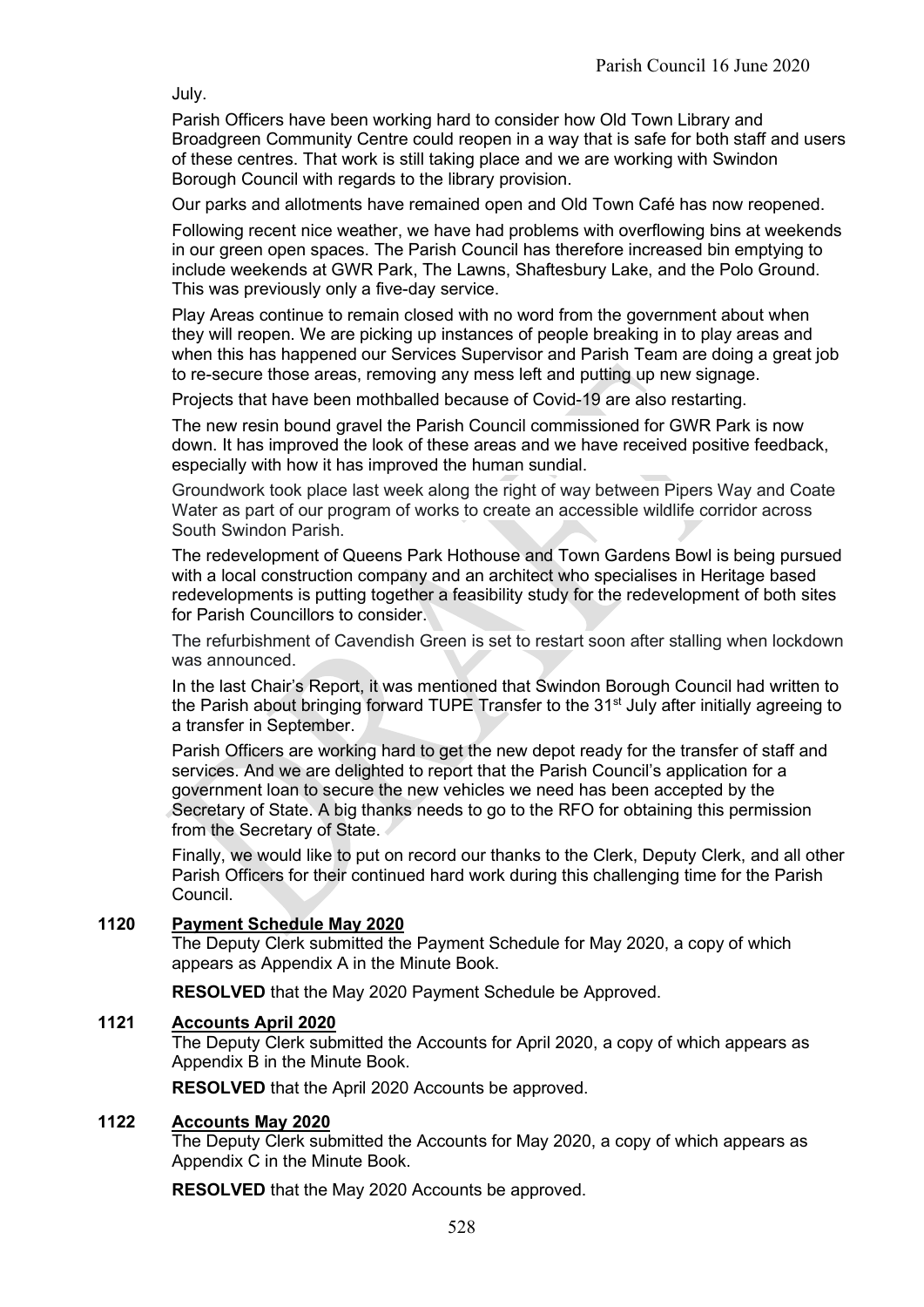# 1123 Planning Applications delegated to the Chair and Vice Chair

The Deputy Clerk submitted a report containing the delegated responses of the Chair and Vice-Chair, a copy of which appears as Appendix D in the Minute Book.

RESOLVED that the responses of the Chair and Vice Chair be approved.

### 1124 Planning Decisions

The Deputy Clerk submitted for information a report containing the decisions made by Swindon Borough Council, a copy of which appears as Appendix E in the Minute Book. **NOTED** 

# 1125 Electric Van Signage

The Deputy Clerk submitted for approval a design of graphics to be applied to the Parish Electric Van, a copy of which appears as Appendix F in the Minute Book.

The Deputy Clerk recommended the removal of the Facebook logo from the previously presented graphic design as there would be no benefit to the parish from obtaining it.

RESOLVED that the design for the parish electric van excluding the Facebook logo be approved.

### 1126 Depot Security

The RFO submitted a report for consideration of the installation of various security equipment at the Parish Council Depot, a copy of which appears as Appendix G in the Minute Book.

Quotes were itemised and sought from three local suppliers as follows:

|                               | Quote 1   | Quote 2  | Quote 3   |
|-------------------------------|-----------|----------|-----------|
| Entry System and Door Locking | 1,200.00  | 770.40   | 1,525.00  |
| <b>CCTV</b>                   | 4,500.00  | 3,298.00 | 8,490.00  |
| Fire System                   | 3,000.00  | 3,070.00 | 3,390.00  |
| Alarm System                  | 2,900.00  | 1,984.60 | 2,945.66  |
| Total                         | 11,600.00 | 9,123.00 | 16,350.66 |
| <b>Annual Monitoring</b>      | 350.00    | 475.00   | 285.00    |

# Recommendations

3.1 That the necessary equipment as detailed in 2.3 of the report be purchased and installed.

3.2 That the equipment be purchased using quote 2.

RESOLVED that recommendations 3.1 and 3.2 be approved.

# 1127 Hand Tool Procurement

The Deputy Clerk submitted a report for consideration, of the procurement of required hand tools a copy of which appears as Appendix H in the Minute Book.

The Clerk confirmed that all equipment included electronic security tagging and the ability to monitor tracking.

Quotes were itemised and sought from three local suppliers as follows:

| Quote 1 | 21,483.00         |
|---------|-------------------|
| Quote 2 | 21,076.01         |
| Quote 3 | Declined to Quote |
|         |                   |

Recommendations

3.1 That the necessary equipment as detailed in 2.2 of the report be purchased.

3.2 That the equipment be purchased from Supplier 2 as per 2.5 in the report based on 100% price.

RESOLVED that recommendations 3.1 and 3.2 be approved.

# 1128 World Wars Working Party

The Deputy Clerk to submit a report for consideration.

DEFERRED to a future meeting.